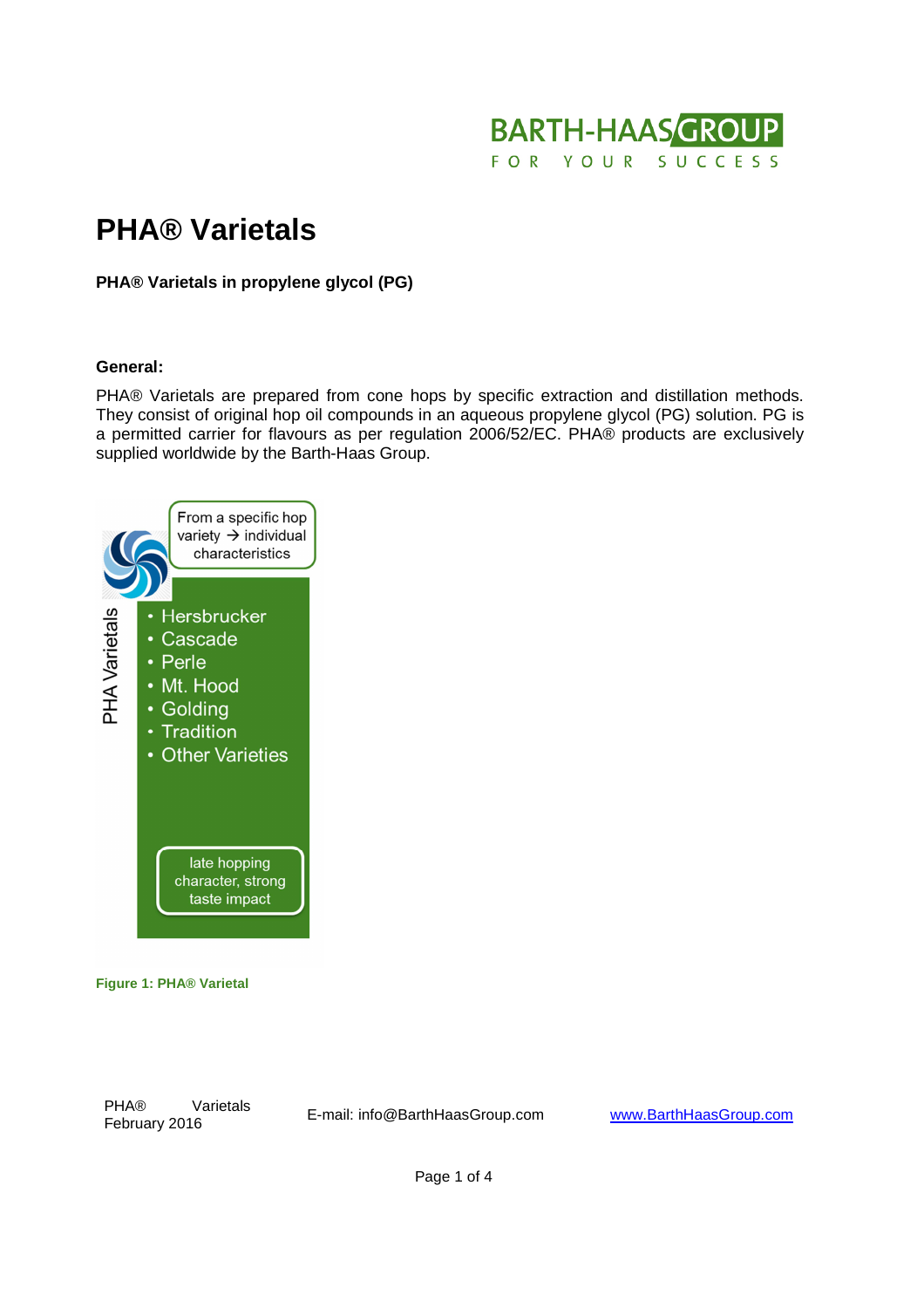

## **Characteristics:**

PHA® Varietals are 100% soluble in beer (or other beverages). In general, PHA® products offer an alternative means of adding hop aroma independent of any other product or process. Specifically, PHA® Varietals give a subtle 'late hop' aroma to beer that is characteristic of the specific variety from which it is prepared. They enhance pleasant existing flavors in the beer/soft drink and can mask some off-flavors. The following PHA® Varietals are available:

# **PHA Varietals:**



**Figure 2: Examples from the PHA® varietal range**

## **Custom made Products:**

Custom-made PHA® Varietals from other varieties are available on request.

PHA® Varietals

Frikt valietals E-mail: info@BarthHaasGroup.com www.BarthHaasGroup.com<br>February 2016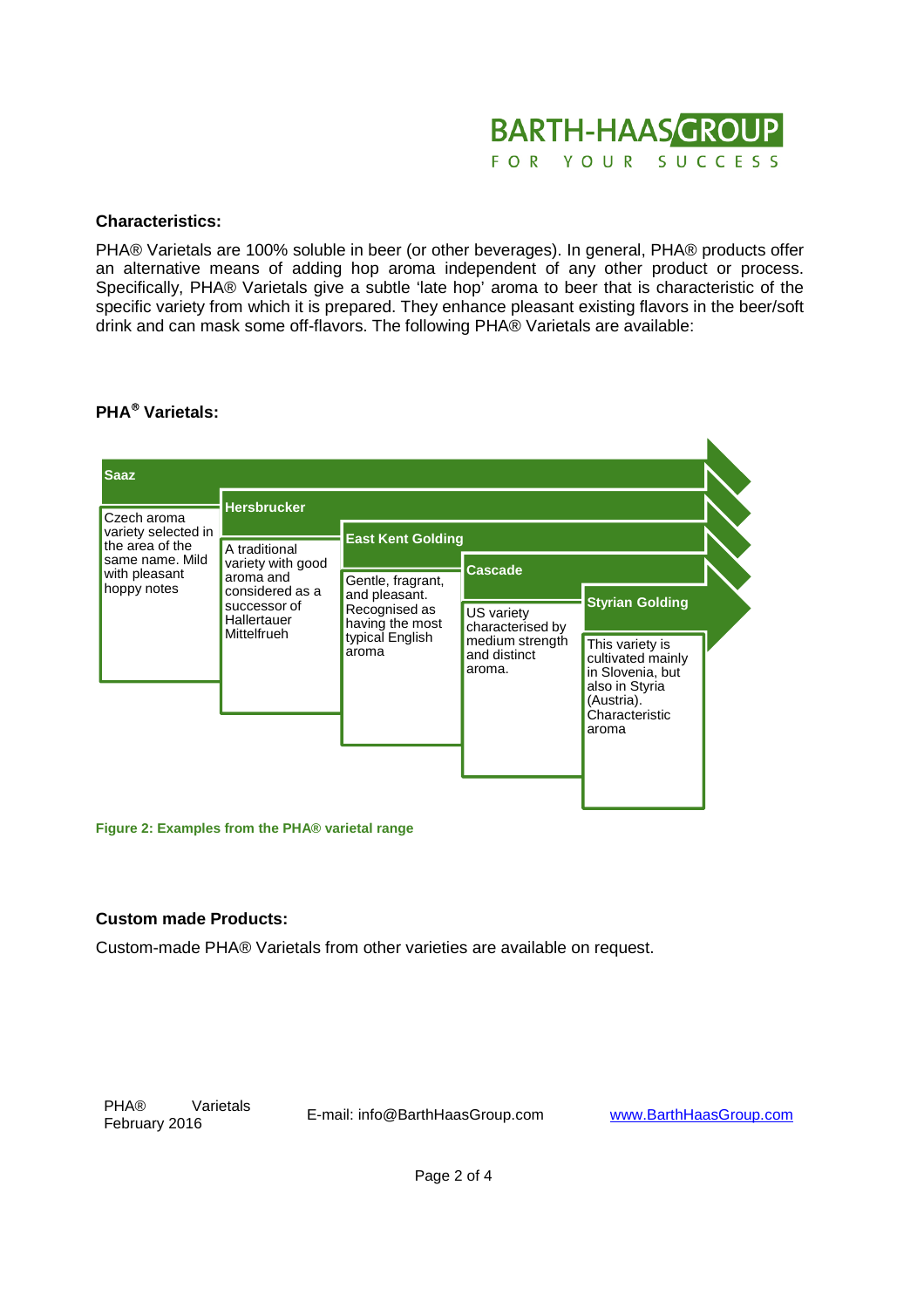

## **Product specifications:**

Specific Gravity (20oC): 1.034 - 1.037 Flash point:  $> 90 °C$  (194 °F)

Description: water white solution, can be hazy

## **Product Use:**

PHA® products are completely soluble in beer and are intended for addition to fined or filtered beers. The required amount of PHA® may be metered directly into the beer stream during transfer to bright beer tank or other appropriate vessel. A usage rate of PHA® per hectoliter normally is about 10 ml but might vary between 5 – 40 ml according to the desired intensity of aroma. We recommend laboratory scale trials to determine which concentration gives the desired effect. This evaluation can be carried out on bottles of 250 to 500 ml capacity.

On a large scale, PHA® Varietal products are used as a post fermentation addition to finished beer, where 100% utilization is feasible. PHA® Varietal products are lightstable and therefore can be used to introduce hop aroma into a beer brewed using exclusively downstream products such as Tetrahop Gold® and Redihop®. These products may be added without prior dilution to beer either before or after the final filtration preferably by metered injection into a turbulent beer stream during transfer. They can also be added to bright beer without any increase in haze or deterioration in foam stability. If possible the pump should be adjusted to deliver the PHA® over approx. 95% of the total transfer time.

## **Trial Guide:**

We recommend benchtop trials to determine which concentration gives the desired effect. To get a better initial understanding for the effect of individual PHA® products and the required dose rate, we recommend dosing directly into a glass of beer. For more accurate results, we suggest following this up with dosing into bottles as explained below. The rate for initial tasting trials should be approximately 10 mL/hL of the PHA® as supplied. PHA® products can be dosed directly using a micropipette or syringe. For example, a 330 mL bottle, a 33μL amount of PHA® gives a dose rate equivalent to 10mL/hL. Chill the beer to normal drinking temperature. Open and introduce the required volume of PHA® in the headspace of the beer bottle and reclose the bottle. Invert the bottle several times to ensure mixing and chill again for at least two hours before opening and tasting.

PHA® Varietals Friko valietais E-mail: info@BarthHaasGroup.com www.BarthHaasGroup.com<br>February 2016